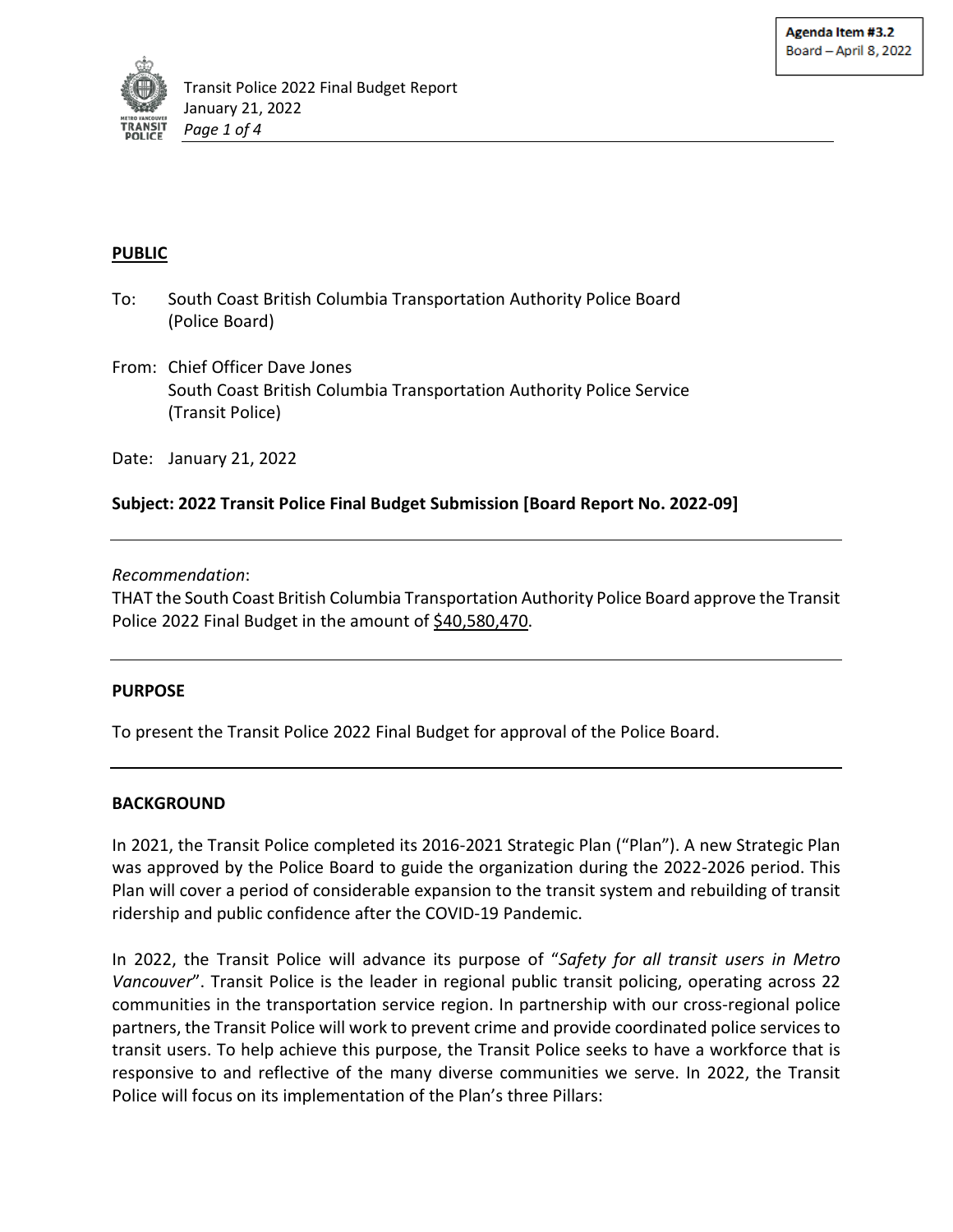

# PILLAR 1: Cross-Regional Policing

The transit system's expansive geography uniquely enables Transit Police to build strong relationships with all cross regional policing partners in Metro Vancouver to improve public safety. To address local, regional and international threats to the transit system, we will participate in joint-agency policing opportunities and be embedded in planning for transit growth.

# PILLAR 2: Engaged Community Partners

As the breadth of people and places served by the transit system expands, we will seek the expertise of our enterprise and community partners to ensure transit users can access the services they need when they need them. We will work with neighbourhood partners to ensure transit hubs are safe spaces within the community, while also improving perceptions of safety on transit for all.

# PILLAR 3: Modern Policing Culture

To best serve transit users, our workforce culture must transition to a distinct and collaborative approach for policing the transit system. This shift will impact how we are governed, and how we hire, deploy, promote and retain our employees. Every employee should report to a leader they trust, who provides an environment of open communication and where employee ideas are sought and valued.

The following new strategic objectives will be worked towards in 2022:

- Strengthen our cross-regional policing model to ensure we keep pace with change;
- Leverage technology as a force multiplier;
- Planning for future transit growth, including its impact on deployment;
- Strengthen support for diverse and vulnerable people;
- Increase real and perceived safety for all transit users;
- Communicate and exchange with stakeholders to improve services;
- Improve governance to reduce complexity;
- Improve the use of technology to enhance employee working conditions;
- Demonstrate our continued commitment to hire, support and retain a diverse workforce;
- Continue to anticipate and meet changing public safety expectations; and
- Promote open communication and supportive leadership.

Of particular importance to Transit Police in 2022 will be to listen closely to community feedback and consider recommendations for change. This includes taking advantage of opportunities for input, including building new partnerships, hosting engagement opportunities in the community,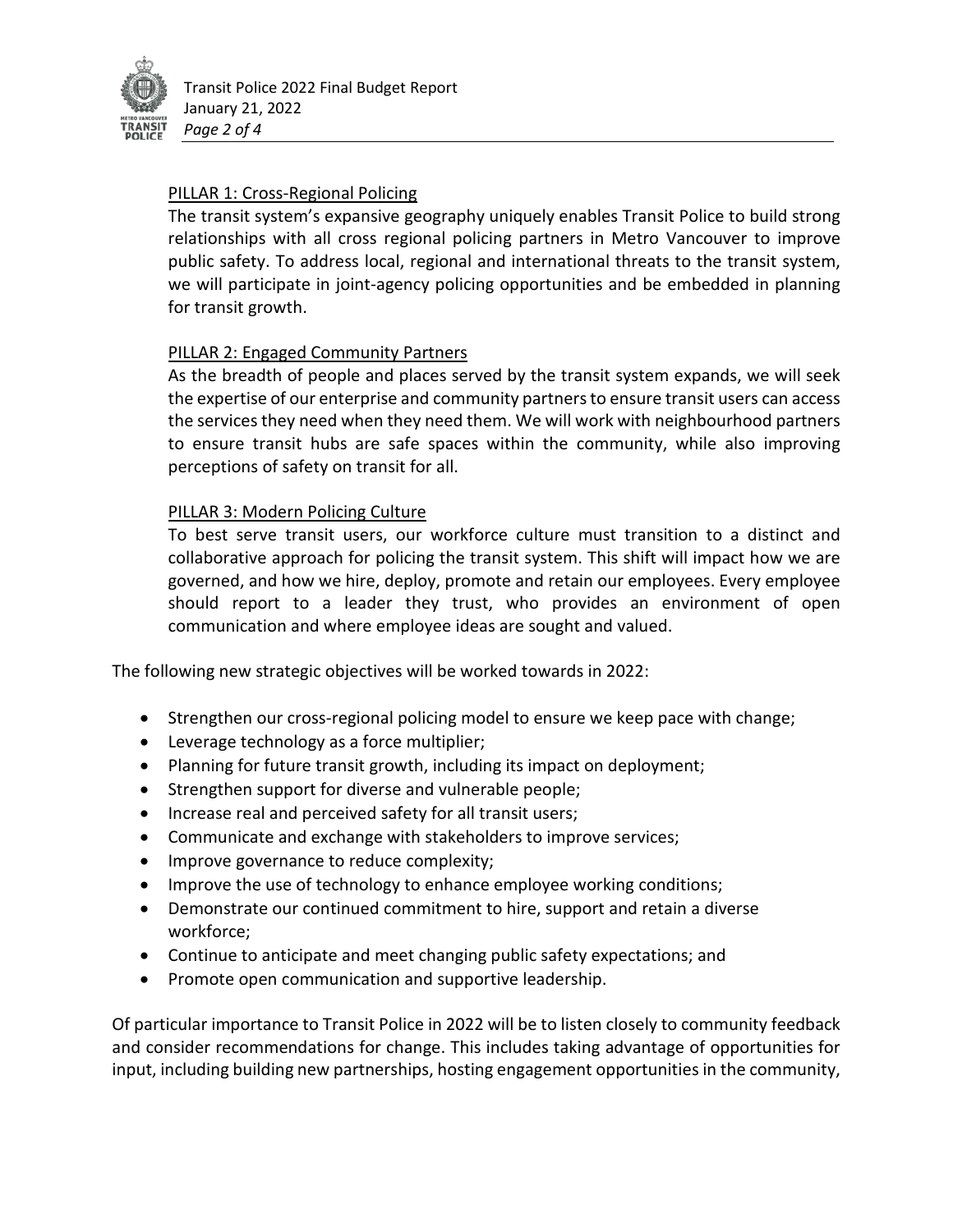

providing opportunities for impacted groups to give input on key policies, and improving information sharing through the Transit Police website, media and social media.

The Police Board and Police Service acknowledge that historical police/Indigenous interactions, founded in colonialism, have caused harm and mistrust. Collectively, we recognize that longterm, respectful work is required to establish good and healthy relationships with Indigenous peoples. In 2022, this work will continue to be a prioritized, including through ongoing consultation and engagement with Indigenous communities we serve.

# **2022 TRANSIT POLICE BUDGET DEVELOPMENT**

### **TransLink Enterprise – 2022 Budget Guidelines**

There are still significant unknowns facing TransLink as to the impact that the COVID-19 Pandemic will have on transit ridership. The situation is bringing even greater budget pressures to TransLink and its subsidiaries on how to continue the delivery of services within existing funding sources. In developing the 2022 operating budget, TransLink is requiring a modified zero-based budget approach to be used. TransLink and its subsidiaries were required to look at current activities, to identify which ones could be scaled back, put on pause, or eliminated. Further, in developing the Transit Police provisional budget, there was no increase in operating budgets, with the following exception:

- Collective Agreement changes;
- Benefit rate changes;
- Inflation increases where applicable; and
- Annualized 2021 Contingency Fund requests.

Any other cost increases not found within the existing operating budget will require a submission of a Budget Business Case Request.

The proposed Transit Police 2022 Final Budget, after known increases for goods and services, identified savings, adjustments for one-time costs, and known salary increases, is now \$40,580,470 (Appendix "A"). *[The budget does not include TransLink allocated costs for centralized services in 2022 (\$4,818,000), as discussed later in this report.]* This is an **increase of 7.1%** from the 2021 budget. A majority of this increase was due to contractual wage settlements and increases in benefit costs. (This increase includes the transfer of five (5) IT staff from TransLink BTS to the Transit Police. There is an offset in the Allocated Costs as reduced TransLink centralized services will be provided.)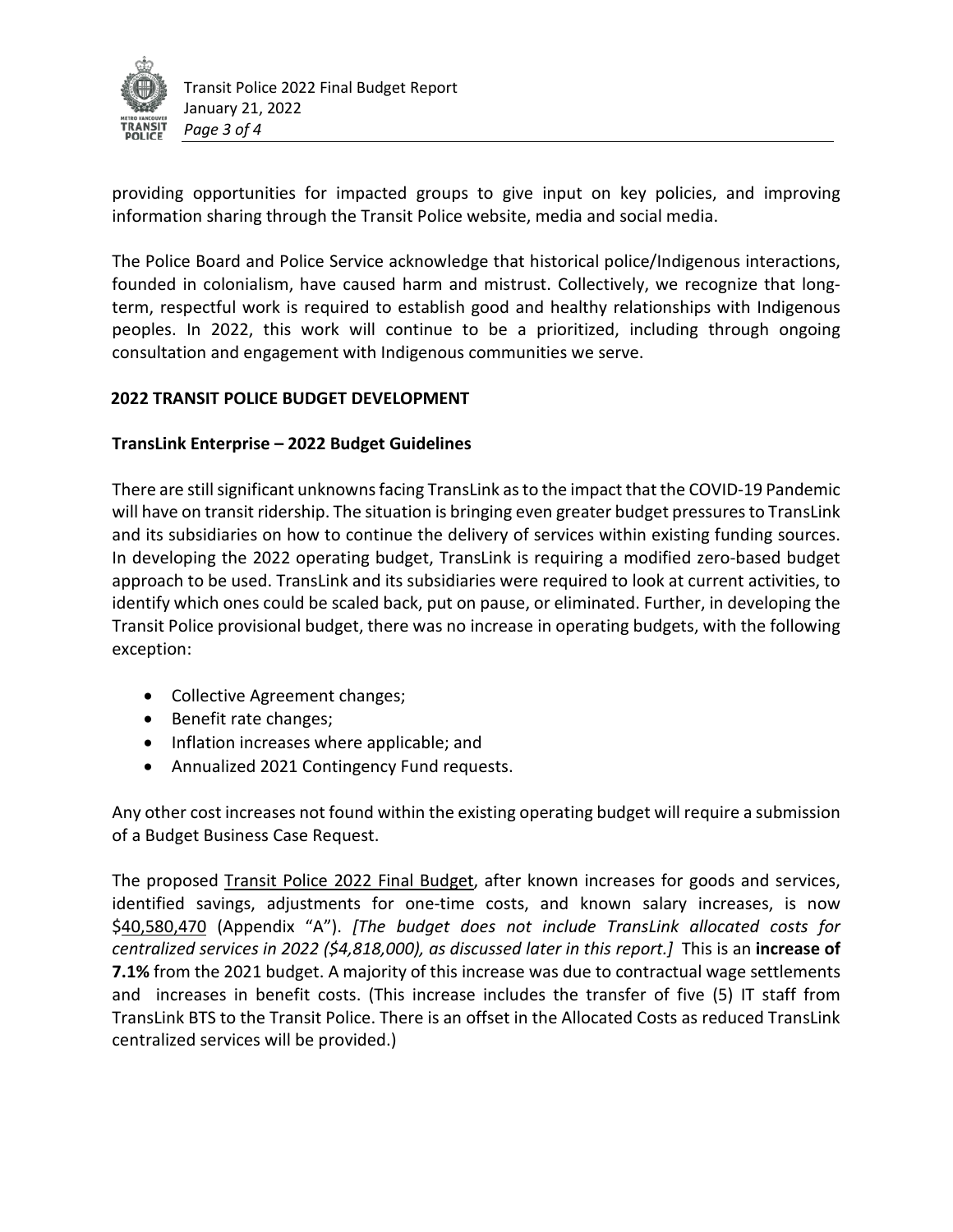

|                        | 2021<br><b>Authorized Strength</b> | 2022<br><b>Budget Position</b><br>Requests <sup>*</sup> | 2022<br><b>Proposed</b><br><b>Authorized Strength</b> |
|------------------------|------------------------------------|---------------------------------------------------------|-------------------------------------------------------|
| <b>Police Officers</b> | 183                                |                                                         | 184                                                   |
| Peace Officer (CSO)    | 6                                  |                                                         |                                                       |
| <b>Civilian Staff</b>  | 76                                 |                                                         | 84                                                    |
| <b>Total</b>           | 265                                | 15                                                      | 280                                                   |

#### **Positions and Authorized Strength Summary**

\* NOTE: Additional positions requested for 2022 are (6) Community Service Officers for the tiered policing project, (1) Police Officer, (1) Court Clerk, (1) HR/LR Coordinator, (1) Information Technology Analyst, and there were (5) IT personnel transferred from TransLink BTS to Transit Police.

### **TransLink Allocated Costs**

Allocated costs from TransLink are not included in the Transit Police budget, which is consistent with the other TransLink subsidiaries. TransLink allocates centralized costs to the business units, which directly benefit from/consume the service or cost. The cost allocated to Transit Police covers Information Technology, Premises Rental, Payroll and some Human Resources costs. Total allocated cost budgeted for 2022 is \$4,818,000, as compared to \$5,155,00 in 2021. The decrease in allocated costs from the previous year is largely due to a decrease in Information Technology costs, as five (5) IT personnel were transferred from TransLink to Transit Police.

### **CONCLUSION**

The proposed Transit Police 2022 Budget before allocated costs is \$40,580,470.

This 2022 Final Budget is being submitted for the Police Board's consideration and approval.

**Chief Officer Dave Jones** 

Author: Tom Smolic, Transit Police Finance Manager

Submitting Senior Executive Member: Barry Kross, Deputy Chief Officer -**Administrative Services Division**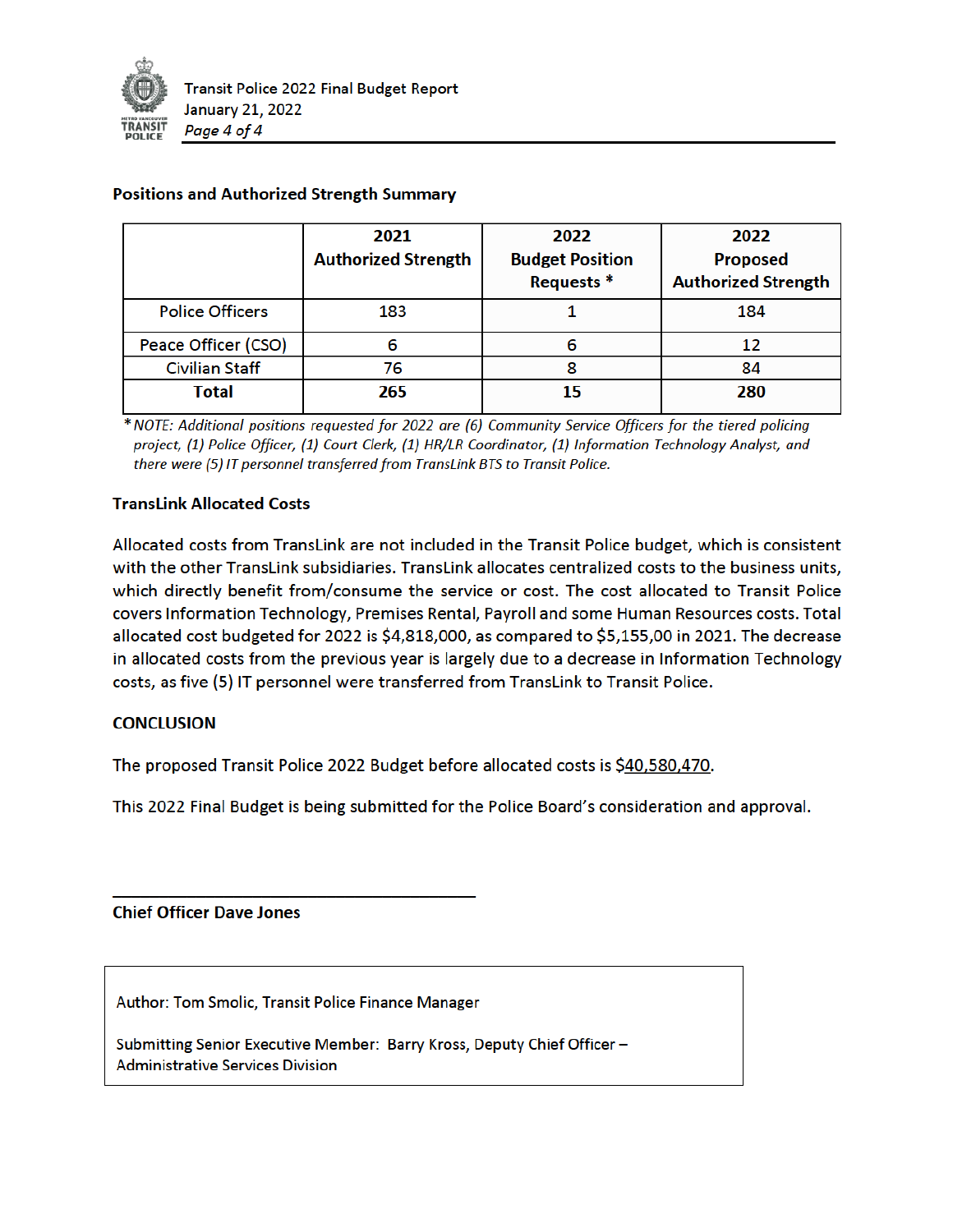# **Transit Police 2022 Provisional Budget Police Board Report No. 2022-09 / Appendix "A"**

|                                                                | 2022 Budget        |
|----------------------------------------------------------------|--------------------|
| <b>SALARIES</b><br>Salaries-Exempt                             | 4,066,966          |
| Salaries-TPPA                                                  | 25,836,911         |
| Salaries-O/T                                                   | 913,229            |
| Salaries-Benefits                                              | 7,785,586          |
| <b>Secondment Recoveries</b>                                   | (1, 276, 785)      |
| <b>Total Salaries</b>                                          | 37,325,907         |
| <b>VEHICLE COSTS</b>                                           |                    |
| Fuel                                                           | 255,000            |
| Vehicle Maintenance                                            | 136,500            |
| <b>Vehicle Outfitting</b>                                      | 45,000             |
| <b>Vehicle Leases</b>                                          | 42,500             |
| Insurance                                                      | 128,000            |
| <b>Total Vehicle Costs</b>                                     | 607,000            |
| <b>MATERIALS</b>                                               |                    |
| <b>Materials - Uniforms</b>                                    | 117,400            |
| Materials - Other<br>Materials - Firearms/Ammunition           | 116,200            |
|                                                                | 82,000             |
| Materials - Outerwear<br><b>Total Material &amp; Utilities</b> | 192,200<br>507,800 |
|                                                                |                    |
| <b>OUTSIDE SERVICES</b>                                        |                    |
| Maintenance and Repairs                                        | 43,500             |
| Uniform Cleaning                                               | 111,500            |
| <b>Other Services</b>                                          | 155,000            |
| <b>Minor Renovations</b>                                       | 20,000             |
| <b>Total Outside Services</b>                                  | 330,000            |
| <b>PROFESSIONAL &amp; LEGAL</b>                                |                    |
| Professional Fees - Consulting                                 | 60,500             |
| Professional Fees - Recruiting                                 | 58,500             |
| Legal Fees                                                     | 180,000            |
| Total Professional & Legal                                     | 299.000            |

Total Professional & Legal **299,000**